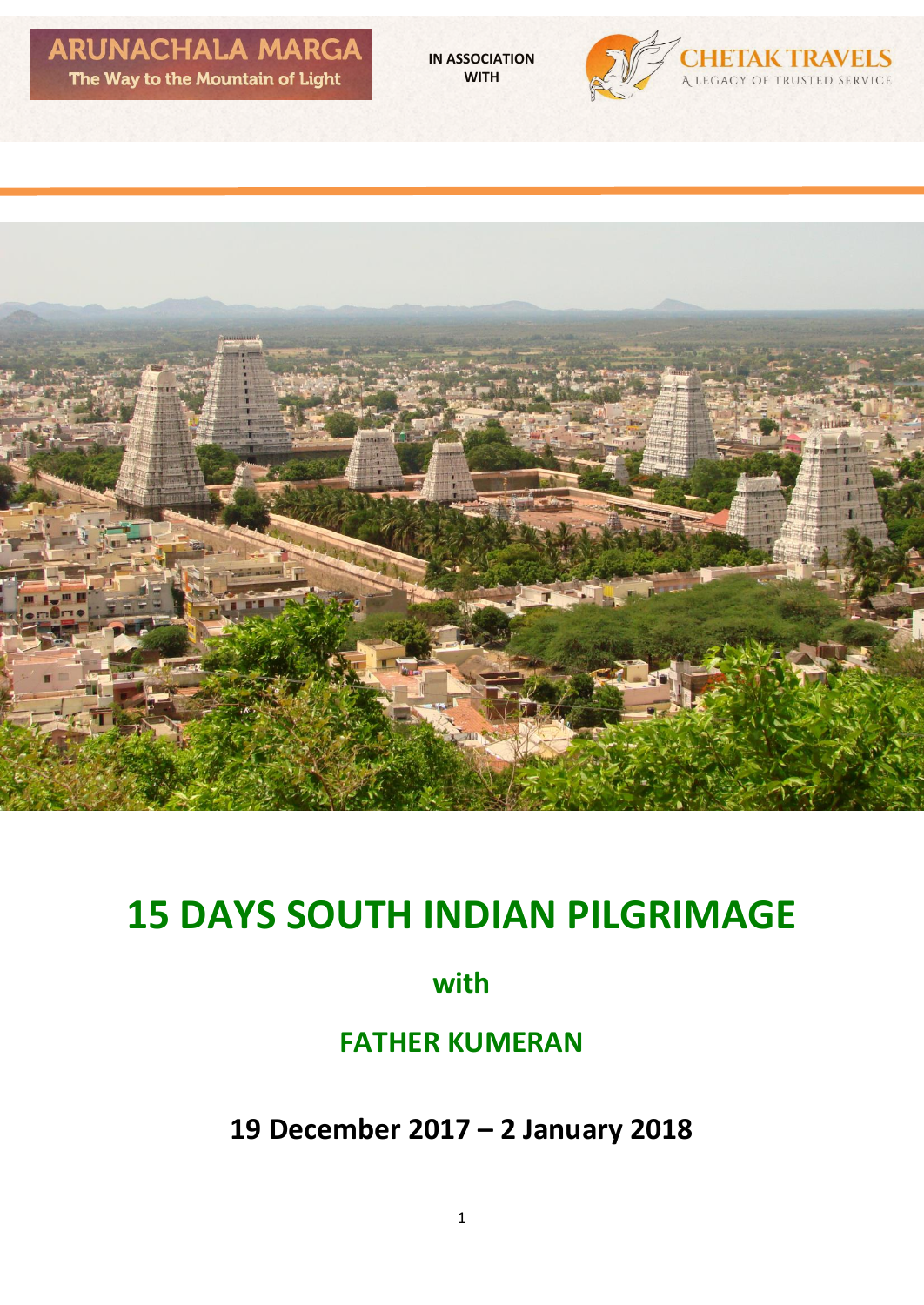**IN ASSOCIATION WITH**



| <b>Day</b>     | <b>Date</b> | <b>Location</b>                  | <b>Hotel</b>                   | <b>Website</b>                                                 |  |
|----------------|-------------|----------------------------------|--------------------------------|----------------------------------------------------------------|--|
| $\mathbf{1}$   | 19 Dec      | Group meet in<br>Chennai         | <b>Benzz Park</b>              | http://www.benzzpark.com/                                      |  |
| $\overline{2}$ | 20 Dec      | Pondicherry                      | Atithi                         | http://www.atithipondicherry.com/                              |  |
| 3              | 21 Dec      | Chidambaram                      | Vandayar Hotel                 | http://www.vandayarhotel.com/index.htm                         |  |
| 4              | 22 Dec      | Velankanni                       | Clinton Park Inn               | http://www.clintonparkinn.com/                                 |  |
| 5              | 23 Dec      | Trichy (via<br>Tanjore)          | Sangam                         | http://sangamhotels.com/trichy/index.html                      |  |
| 6              | 24 Dec      | Trichy                           | Sangam                         |                                                                |  |
| 7              | 25 Dec      | Thiruvannamalai                  | Arunai Anantha                 |                                                                |  |
| 8              | 26 Dec      | Thiruvannamalai                  | Arunai Anantha                 | http://www.arunaianantha.com/                                  |  |
| 9              | 27 Dec      | Thiruvannamalai                  | Arunai Anantha                 |                                                                |  |
| 10             | 28 Dec      | Kanchipuram                      | <b>GRT Kanchipuram</b>         | https://www.grthotels.com/kanchipuram                          |  |
| 11             | 29 Dec      | Thiruthani-<br>Tirupati          | <b>Hotel Fortune</b><br>Kences | https://www.fortunehotels.in/tirupati-fortune-<br>kences.dh.12 |  |
| 12             | 30 Dec      | Sri Kalahasti                    | <b>MGM Grand</b>               | http://www.myhotelmgmgrand.com/home.html                       |  |
| 13             | 31 Dec      | Chennai                          | <b>Benzz Park</b>              |                                                                |  |
| 14             | 1 Jan       | Chennai                          | <b>Benzz Park</b>              | http://www.benzzpark.com/                                      |  |
| 15             | 2 Jan       | Check out from<br>Hotel by 12:00 |                                |                                                                |  |